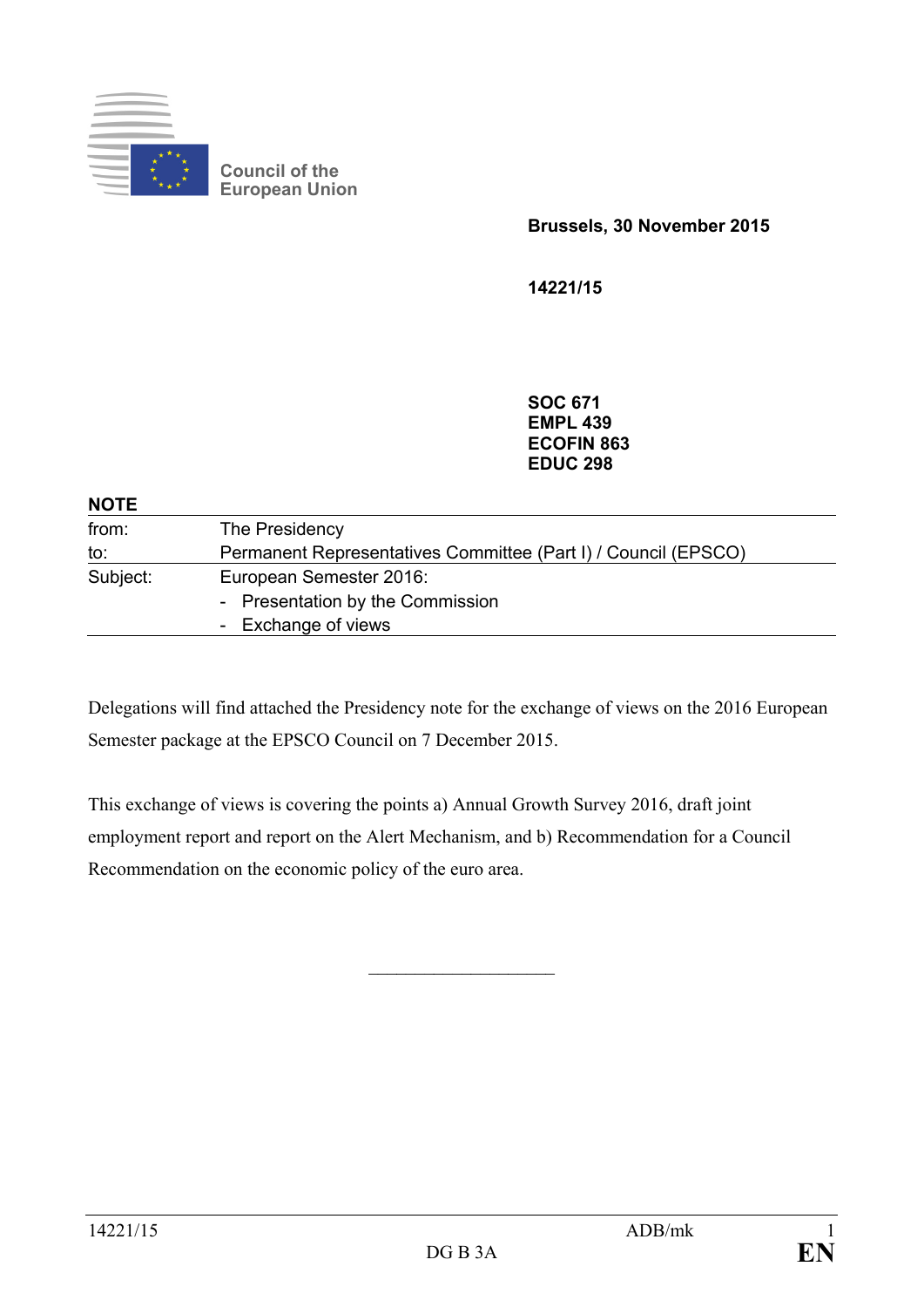## **The launch of the 2016 European Semester**

## **Presidency note**

Economic prospects in the EU have only moderately improved, despite an economic context where the positive effects of low oil prices, a weakened euro and monetary stimulus have concurred. Whilst the EU economy has remained relatively resilient and has been able to overcome serious challenges over the past year, risk factors persist, such as continuing deflationary pressures at the regional level and waning growth in emerging markets at the global scale.

Although there has been progress, a continuous improvement of the employment and social situation is not yet in sight. Unemployment and social disparities remain historically high. With growth forecasted to continue to pick up over the coming months, the risk of remaining in a low growth and low inflation scenario is still latent. Bold policies are needed to finally overcome the legacy of the global economic crisis and live up to new challenges, such as those posed by the current refugee crisis. Lack of positive results in the mid-term will, more widely, cast doubts on the citizens' perception of the EU project. The European Semester process has set out to address these challenges.

Against this background, the 2016 economic Package presented by the Commission gives guidance to Member States to carry out policies aimed at consolidating the recovery and converging towards best performers. The Commission's 2016 **Annual Growth Survey** (AGS) recommends to update last year's priorities on the basis of the current economic environment, thus proposing three main priorities for the EU's economic and social policy: **relaunching investment, pursuing structural reforms to modernise the economy, and responsible public finances**.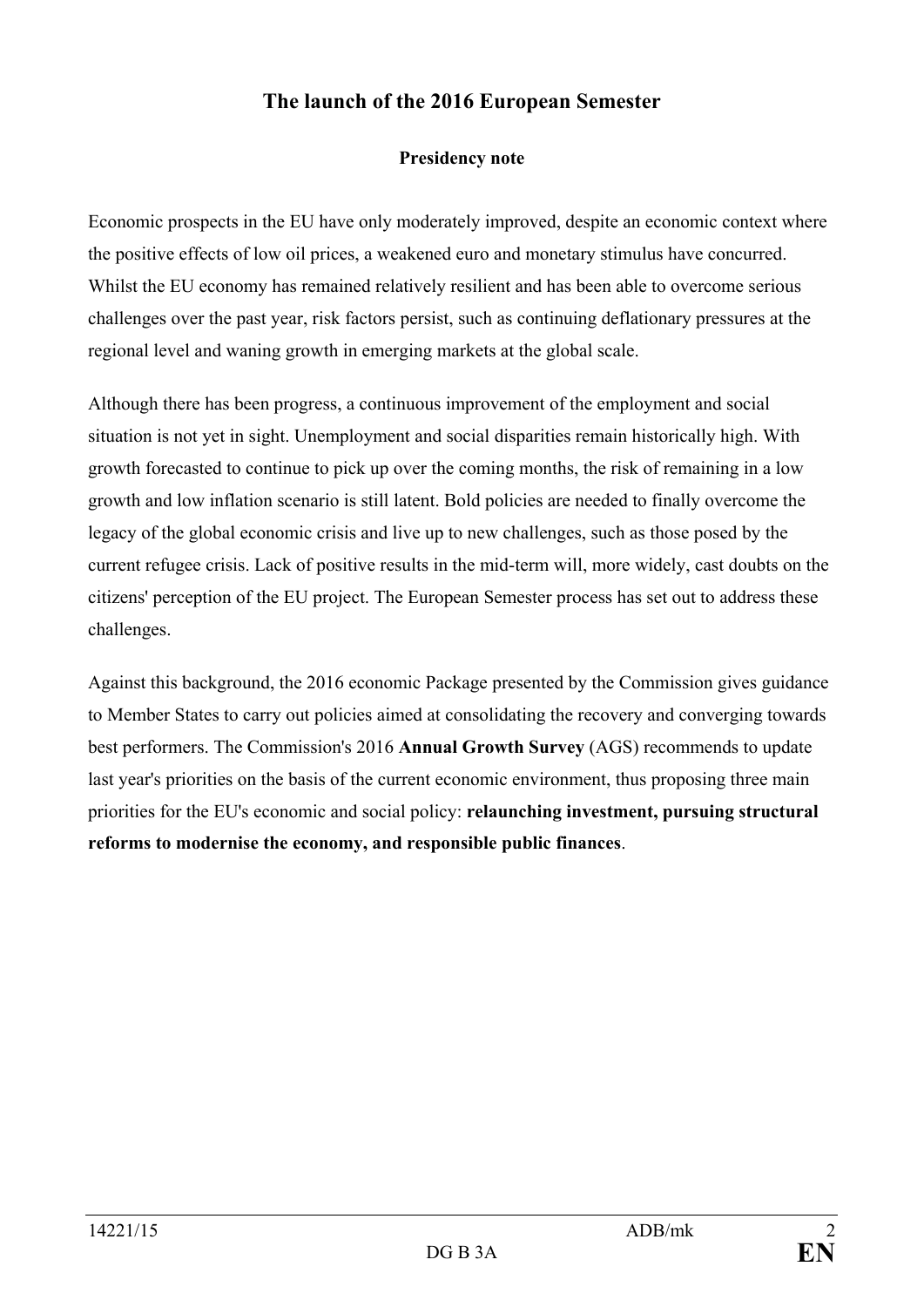Low levels of investment have been a key concern. The Investment Plan for Europe is already in full motion and the current context of low interest rates gives ample space for investment efforts to increase. The AGS highlights that these investments should include investments in human capital and social infrastructure. At the same time, structural reforms which strive towards job-rich growth and upward social convergence are to be pursued and well implemented, thus allowing workers to achieve both flexibility and security, and particularly tackling long-term and youth unemployment.

This year's AGS underlines that better coordination of and support to these reforms may be achieved via progressively developing benchmarks and best practices, as well as through securing EU funding through the relevant programmes. All this needs to be achieved in a context of responsible fiscal policies providing for efficient and adequate social protection.

The draft **Joint Employment Report** (JER) underlines that the employment and social situation has slowly improved but that signs of divergence among and within Member States persist. Youth unemployment and long-term unemployment levels are particularly high. The scoreboard of key employment and social indicators, integrated into the draft JER, shows that whilst the labour markets do seem to show encouraging signs in a number of Member States, social indicators highlight poor performance in some Member States.

The **Alert Mechanism Report** (AMR), which initiates the Macroeconomic Imbalances Procedure (MIP), highlights that progress is underway towards the correction of imbalances. Labour market conditions are gradually converging after years of divergence, but the social situation remains very worrying. In line with what the Commission had previously announced, three employment indicators are added this year to the main scoreboard: the **activity rate** and the **long-term** and **youth unemployment rates**.